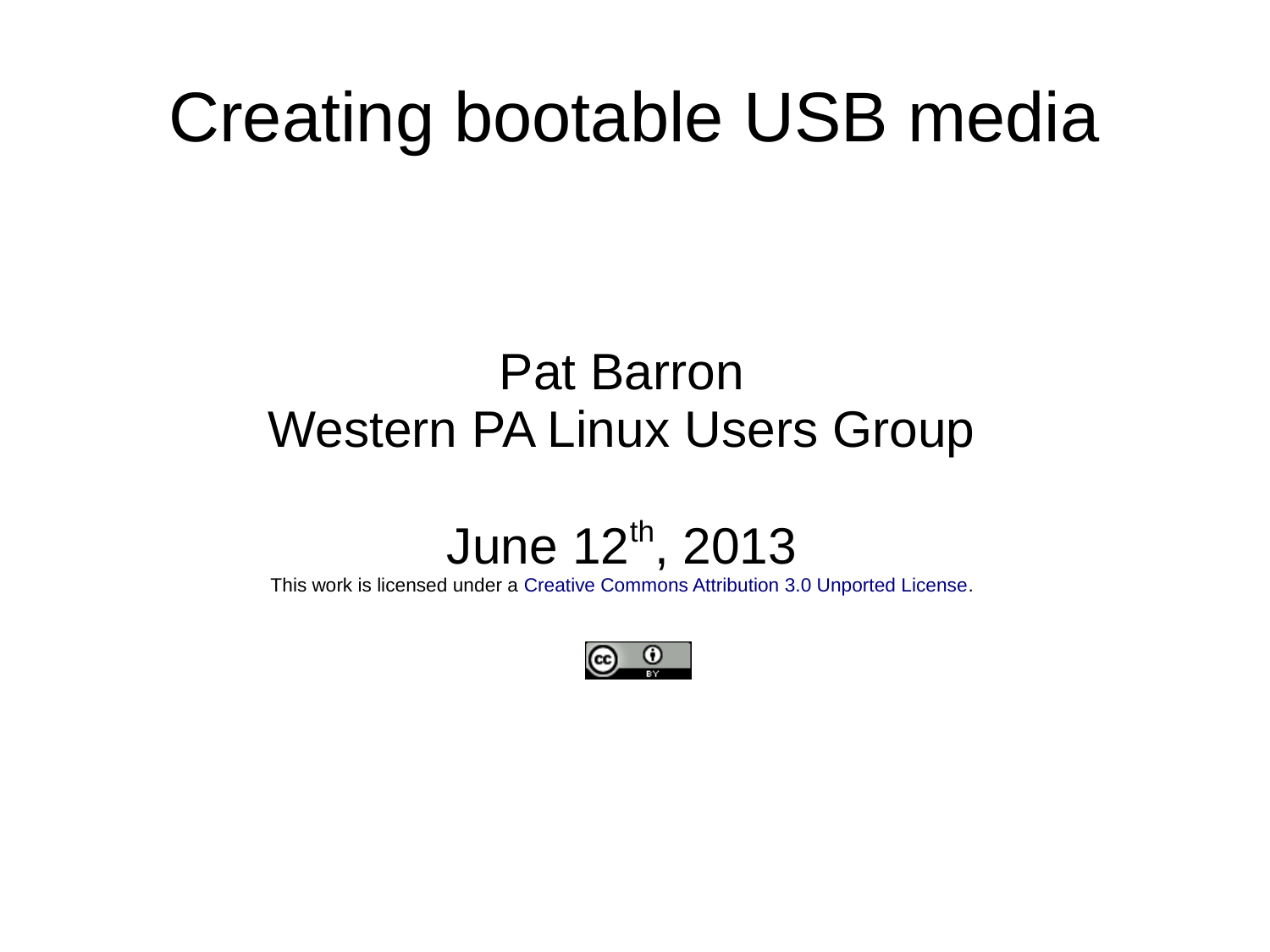# Disclaimer

• The viewpoints expressed in this presentation are those of the author, and do not necessarily represent the positions, strategies, or opinions of the author's employer, or anyone else for that matter.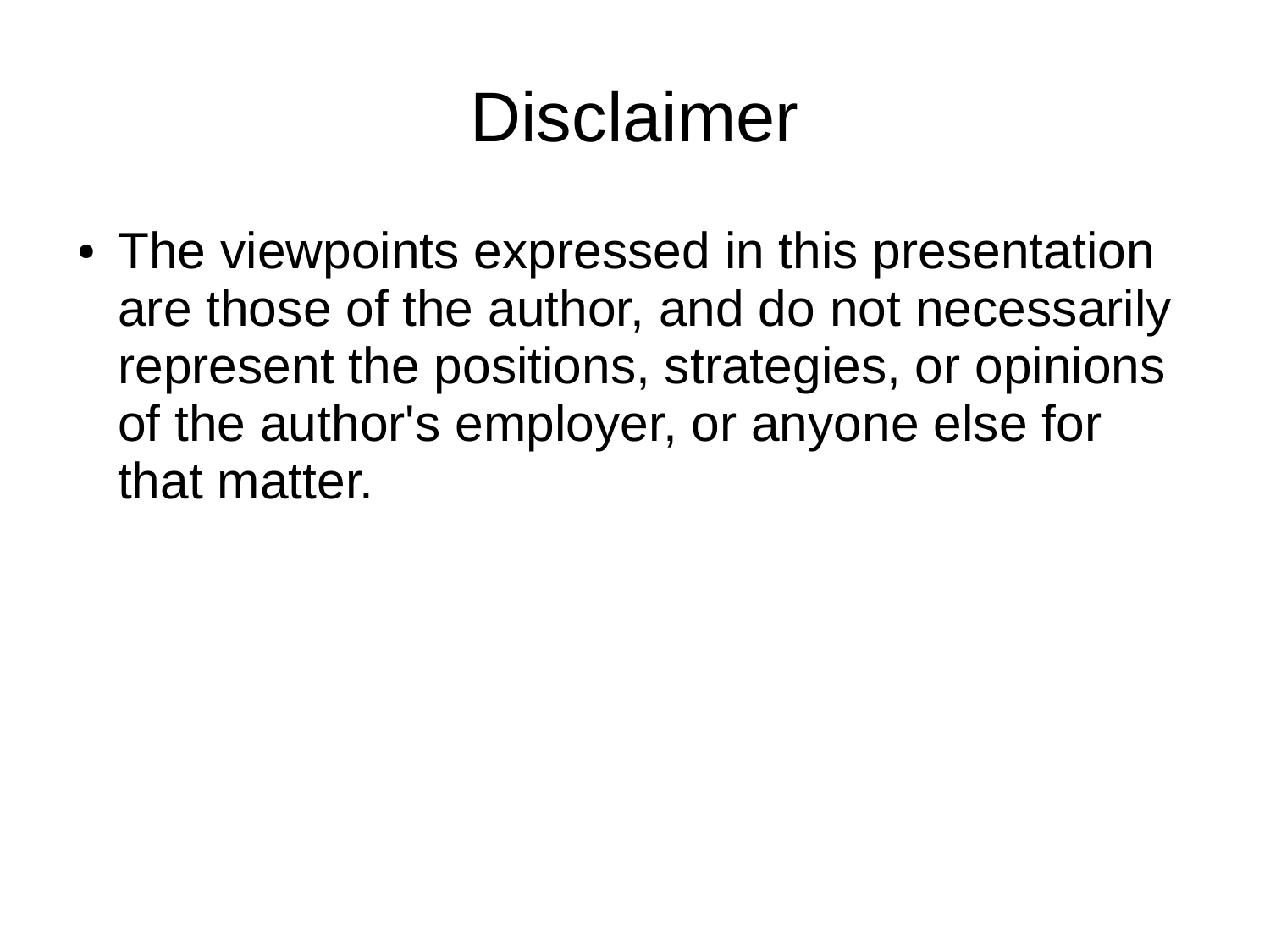#### Bootable USB media

• There are a number of utilities that support copying the contents of a Linux live CD or DVD ISO image to a USB flash drive, and making that flash drive bootable.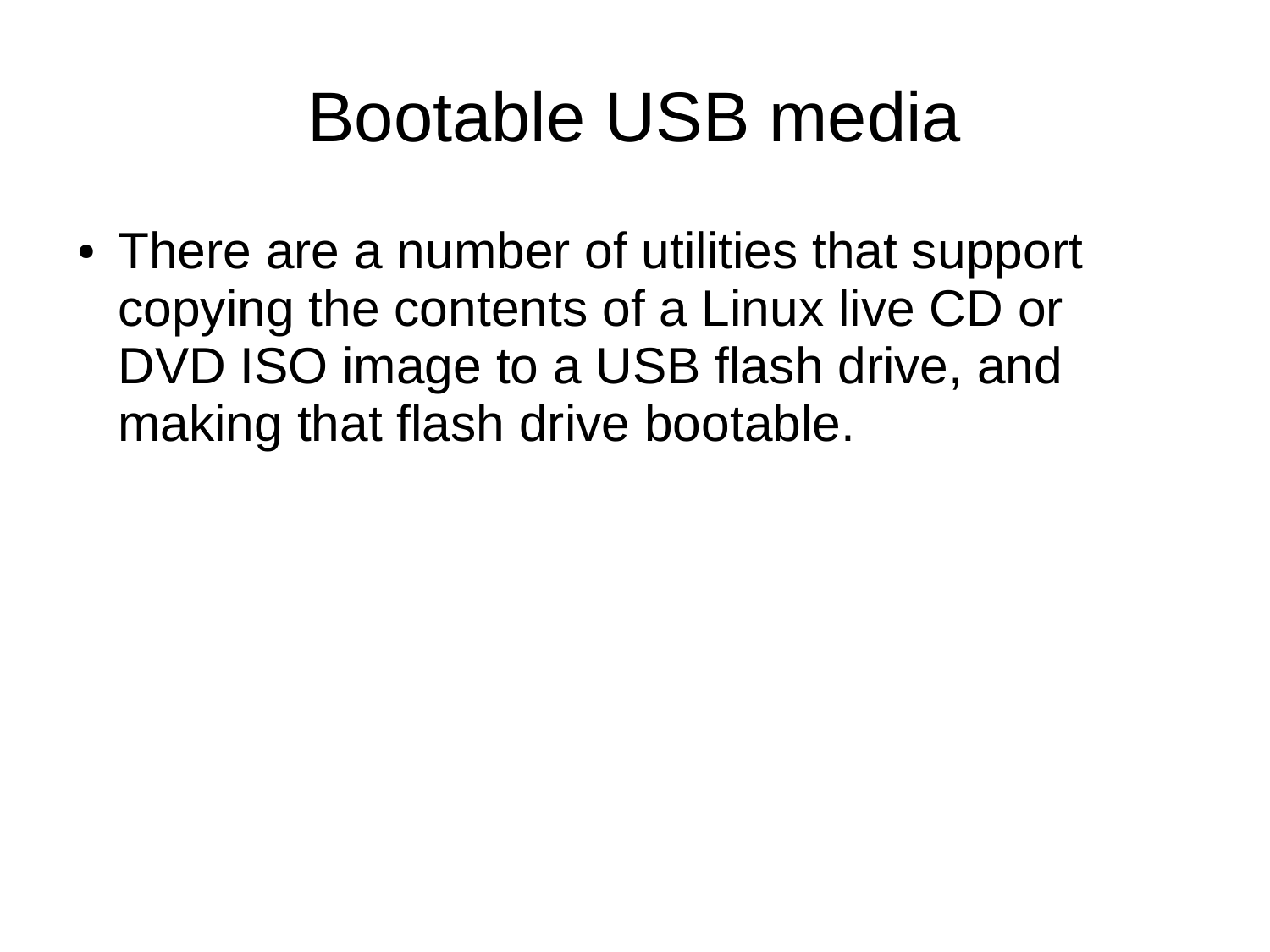# Why bootable USB?

- Why bother with using a special utility to copy an ISO image to a USB flash drive, when you can just burn media?
	- Much smaller, and more sturdy
	- Higher capacity you can fit multiple live images on a large USB flash drive
	- Stays crunchy, even in milk...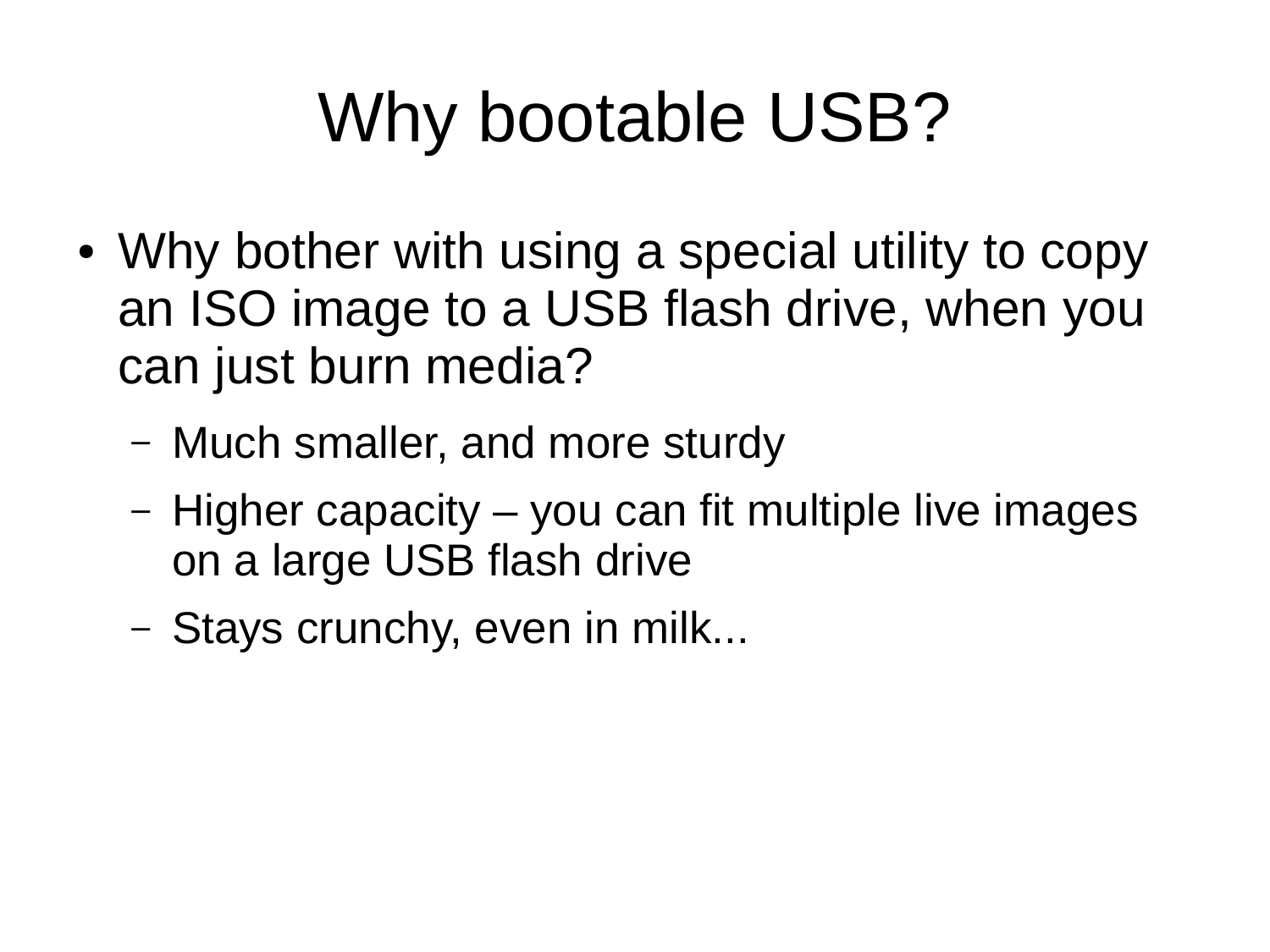### Persistence – the killer app for bootable USB

- Many Linux distros support "persistence", the ability to retain data on the USB flash drive between boots.
- This is implemented by creating a writable overlay over the read-only live distro.
- At least part of the bother of using a special utility is to set this up.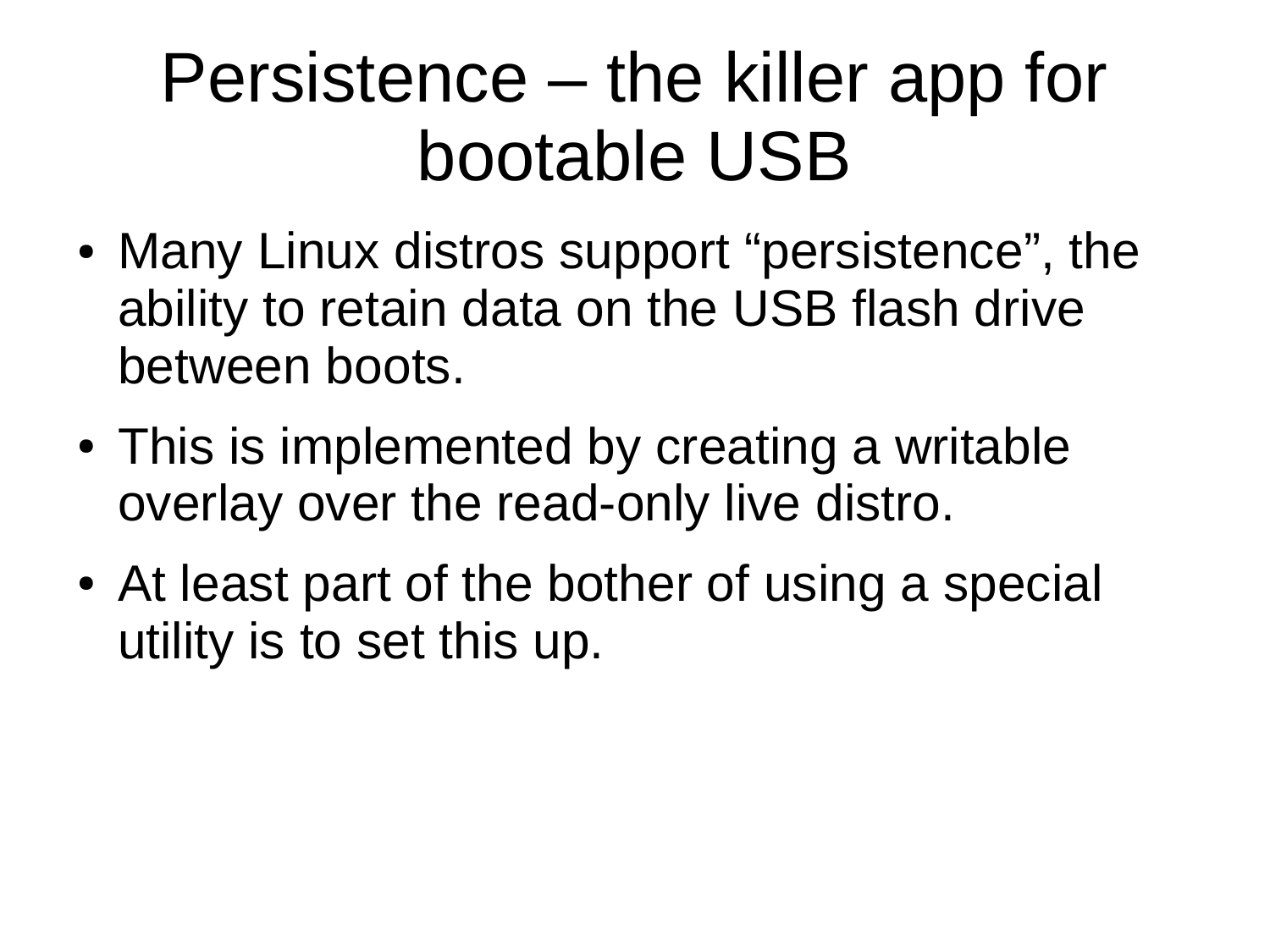### How to create bootable USB media on Linux

- Sadly, most of the utilities that are able to create bootable USB flash drives work only on Windows.
- But, you do have some options.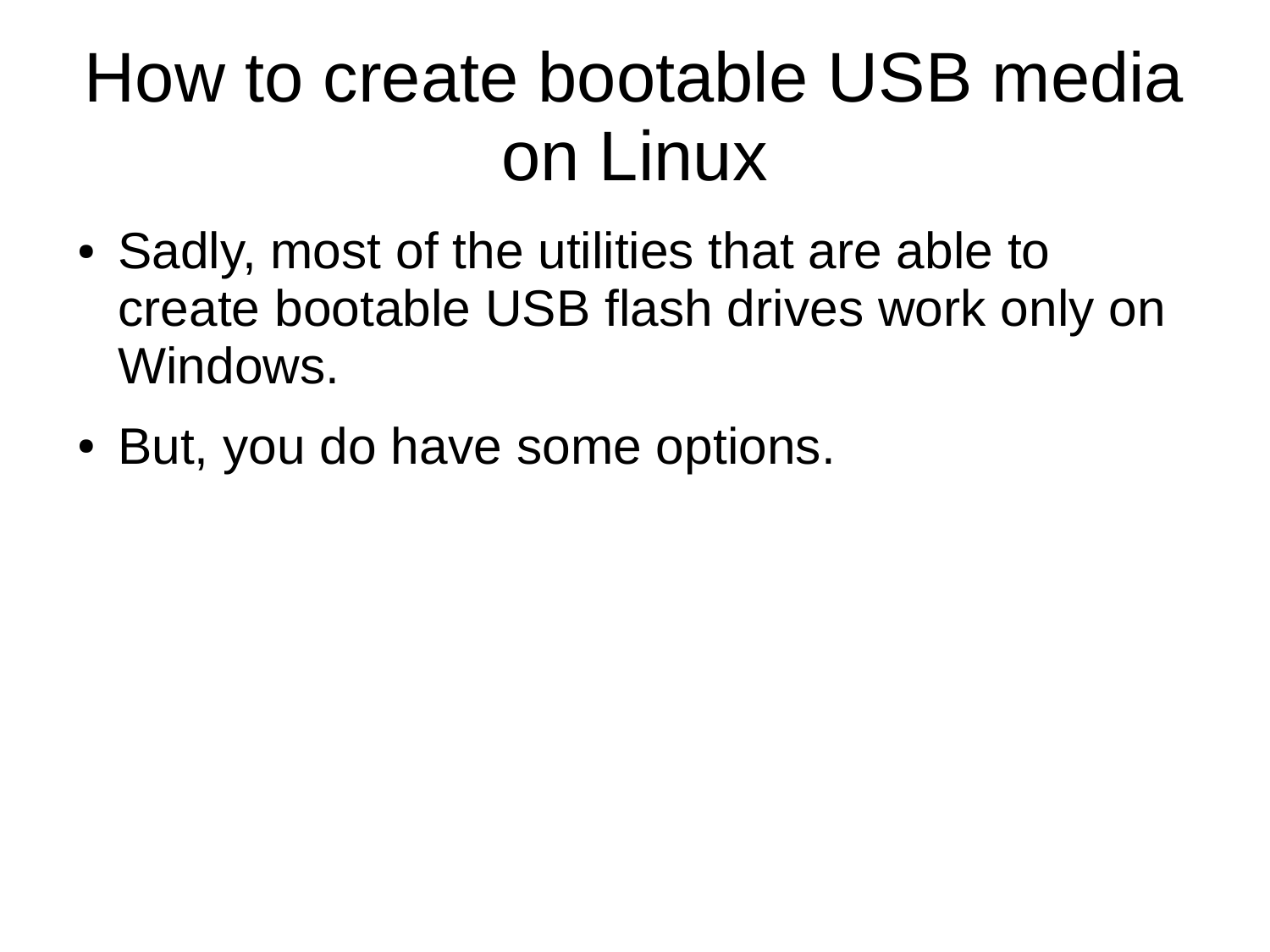#### Brute Force

- The simplest, and most basic thing you can try.
- May be the only thing you can try if you're trying to create a bootable USB flash drive containing a distro installation CD or DVD (rather than a live distro).
- Simply "dd" the ISO file directly to the USB device.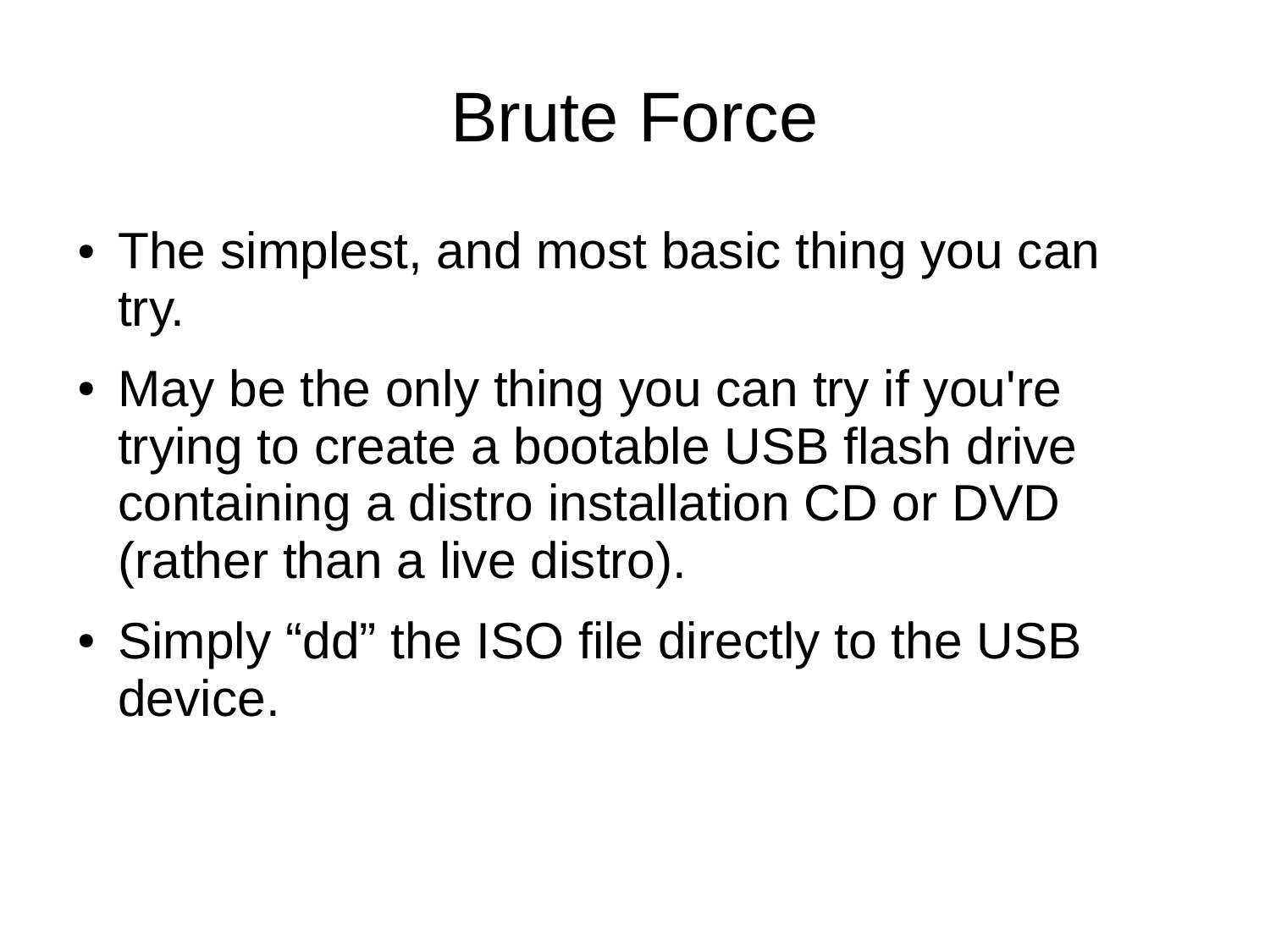# Using "dd"

- Be REALLY careful! This example assumes the USB device is "/dev/sdb" - your system may differ, you must be absolutely sure!
- Must be done from command line.
	- sudo dd if=*<filename>*.iso of=/dev/sdb bs=8M
- This should result in a USB flash drive that is bootable, and usable to do whatever that ISO image does.
- It doesn't always work sometimes you end up with a flash drive that won't boot. But it works often enough to be worth trying.
- Strictly readonly no persistence.
- ●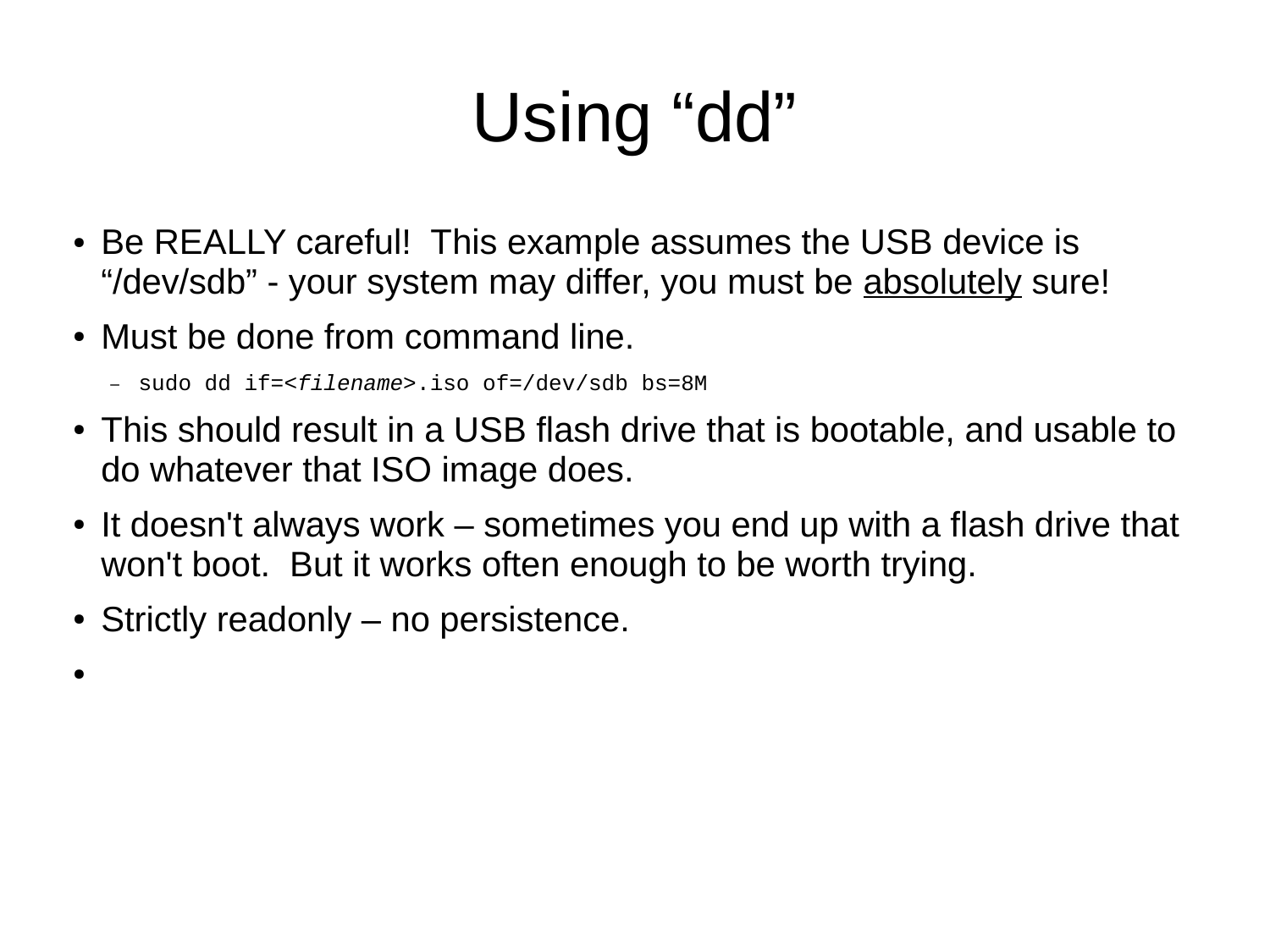#### One more note about the "dd" option

- It would be nice to have a GUI to help you do this, to help prevent mistakes with the output device. If you get the output device wrong, you may erase the partition table and/or data on a hard drive, and it's suddenly a very bad day...
- Such GUI's do exist to perform this function on Windows (as an example, see <http://sourceforge.net/projects/win32diskimager>)
- Sadly, I am not aware of any such GUI disk imagers for Linux.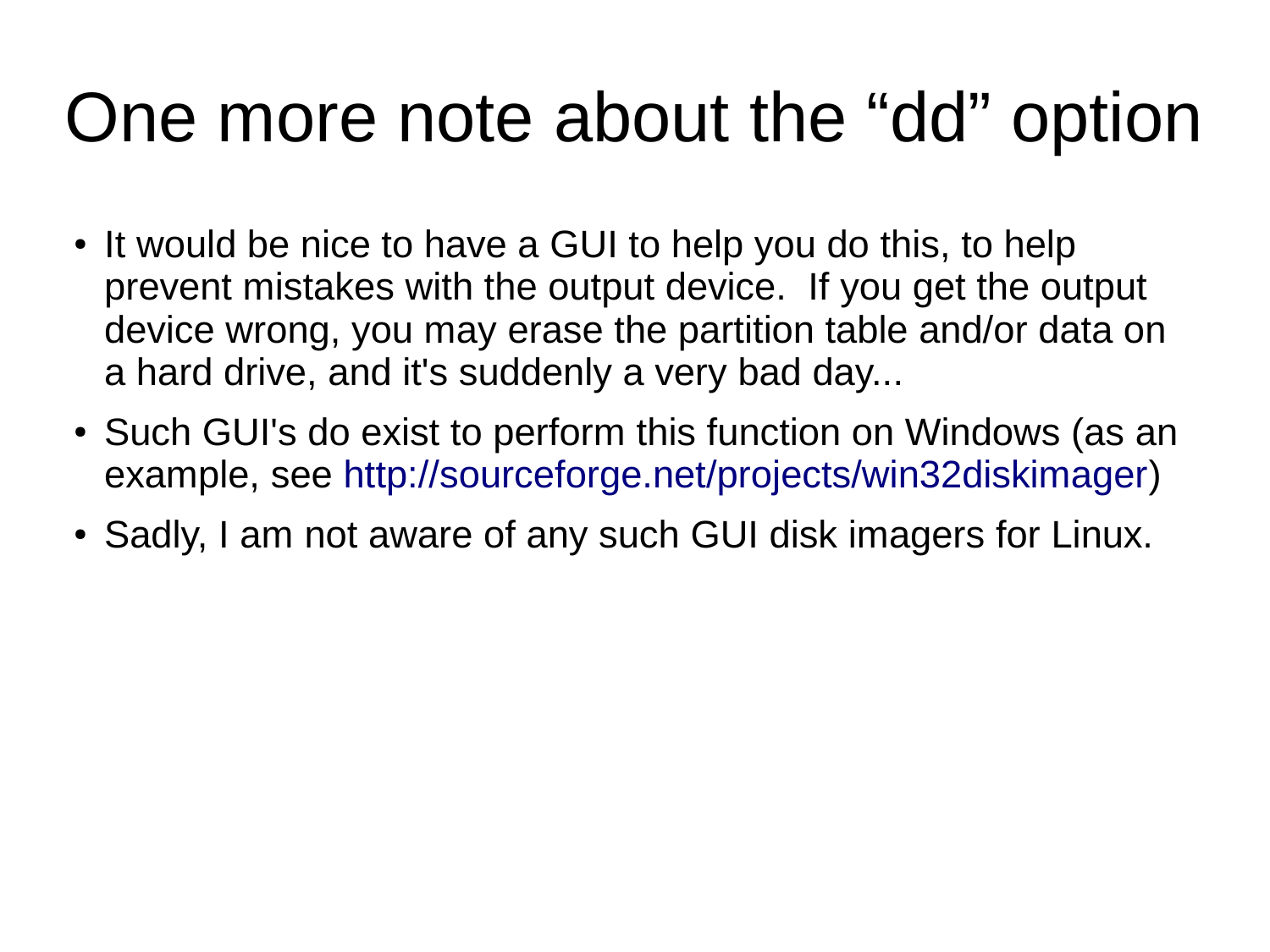Using "unetbootin" to create a bootable live flash drive with persistence

- "unetbootin" is a GUI to help you create bootable flash drives.
- Available in default package repos on many mainstream distros.
- Supports creating bootable live USB media of many different distros.
- Will download the ISO for you if you want.
- Only supports persistence for Ubuntu.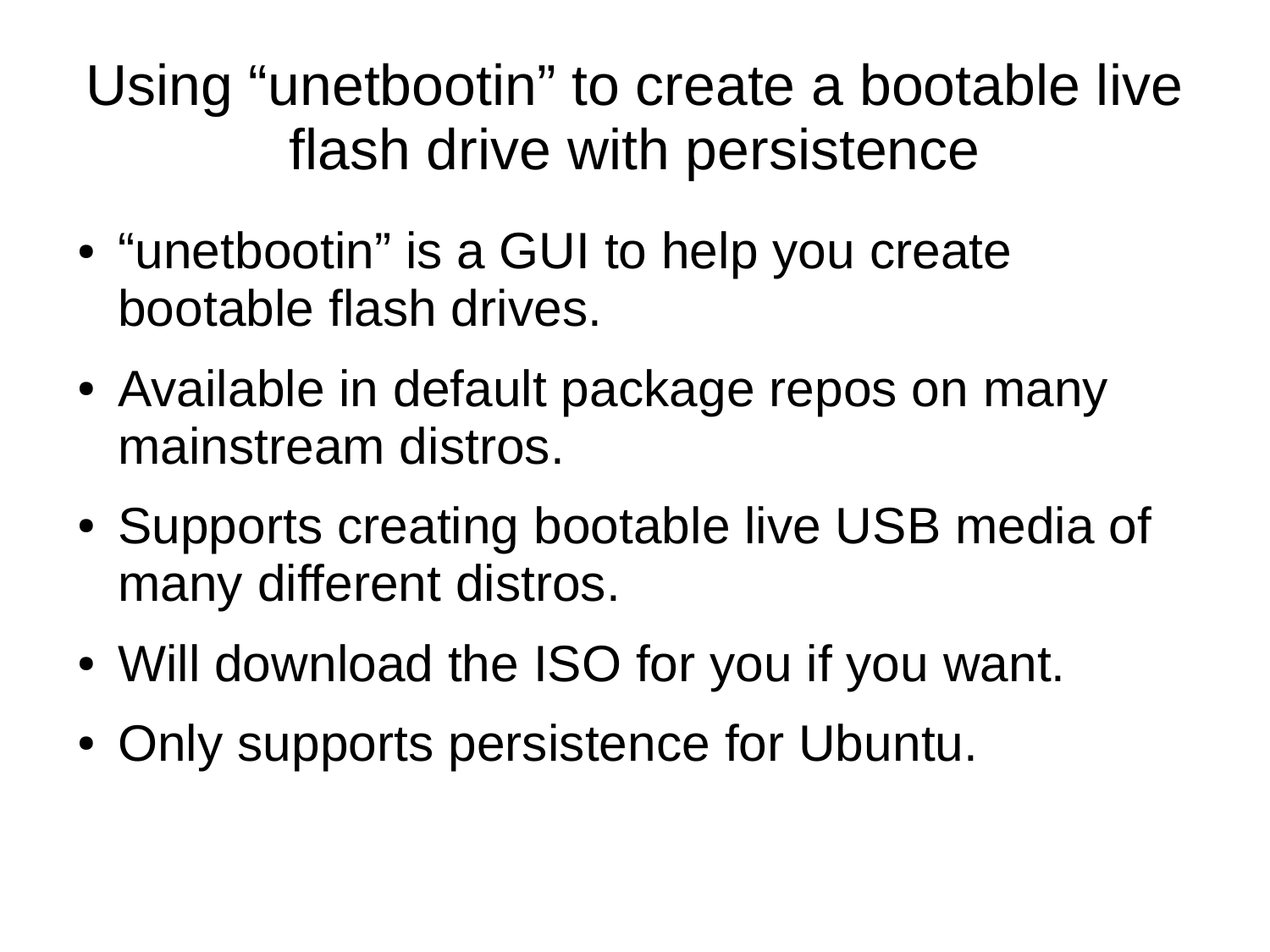### Bootable live, persistent media for other distros

- Many distros have their own utilities for creating bootable persistent live media.
	- Fedora has "liveusb-creator"
	- Ubuntu has "usb-creator"
	- Others have … others.
- These all create a single bootable distro per flash drive, and allow you to select how much space will be used for persistent data.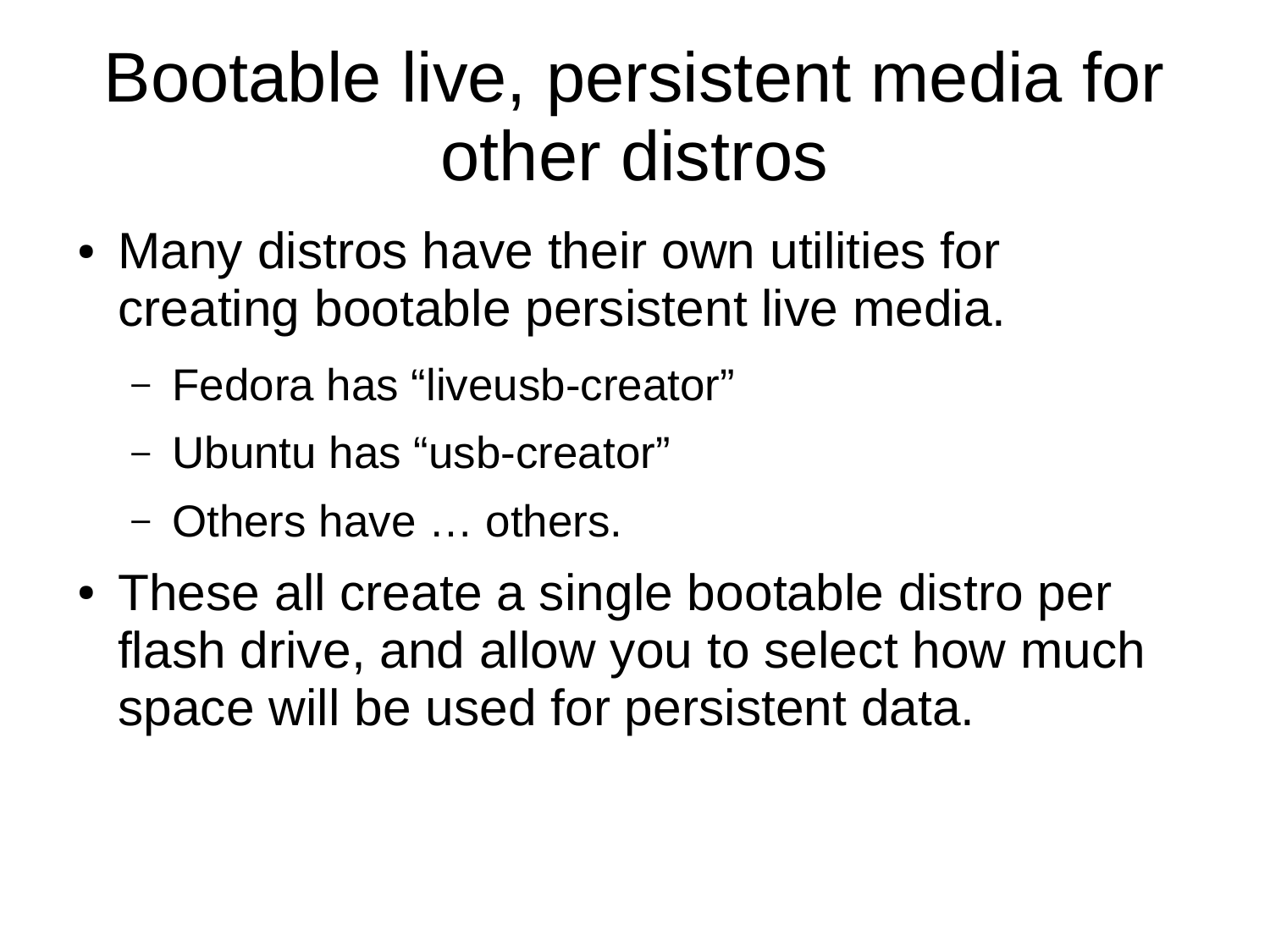#### What about all that extra space?

- A full CD image is 700 meg. A full DVD image is about 4.3 gig.
- What if your USB flash drive is 16 gig? 32 gig? What do you do with all that extra space?
- You can use it all for persistence, if you want...
- But, why can't I have multiple distros on the same bootable USB at the same time?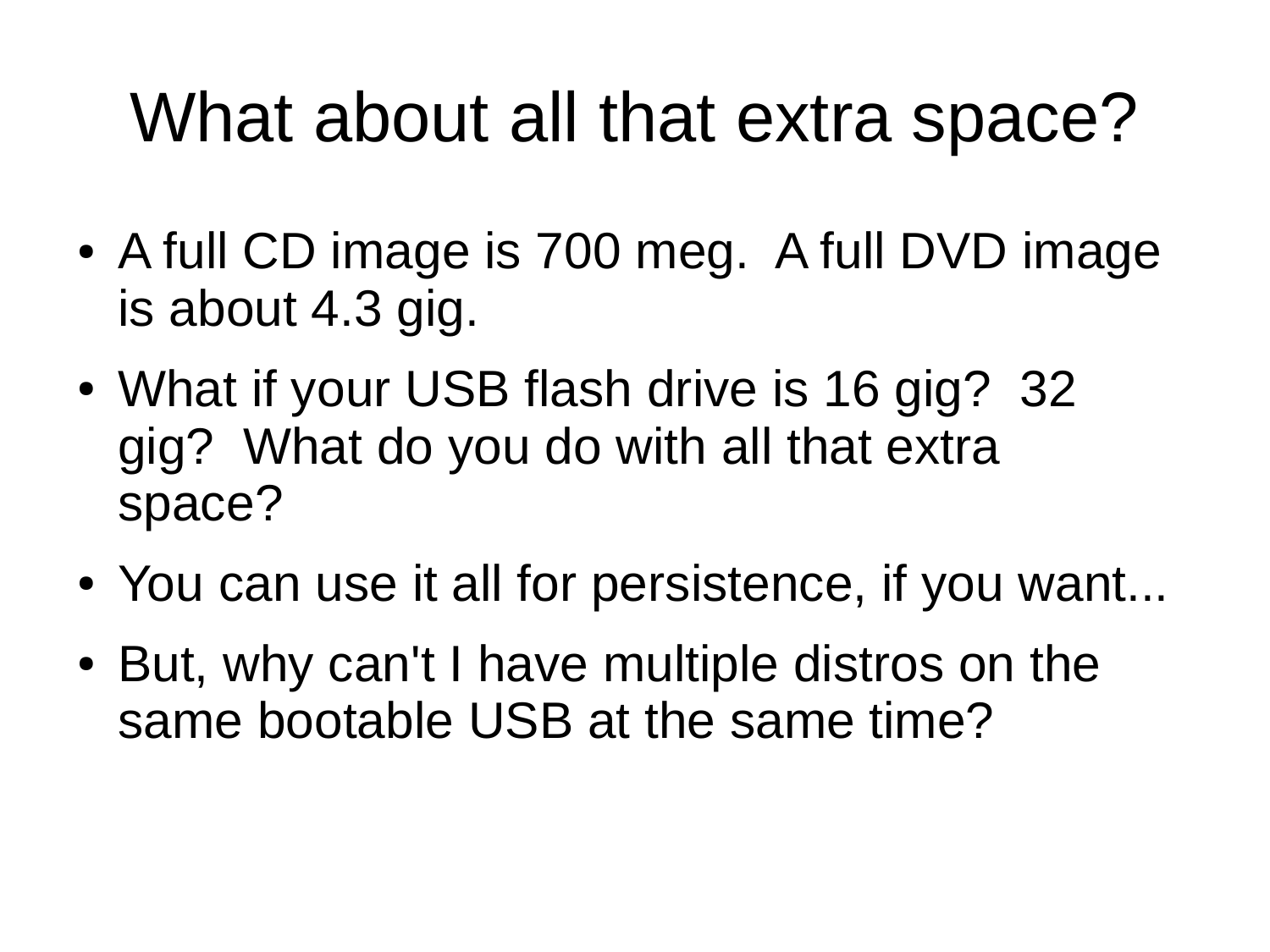#### Good news – you can!

- Utilities exist that allow creation of bootable USB flash drives with multiple live distros at the same time.
- At boot time, a menu appears asking you which live distro you want to boot.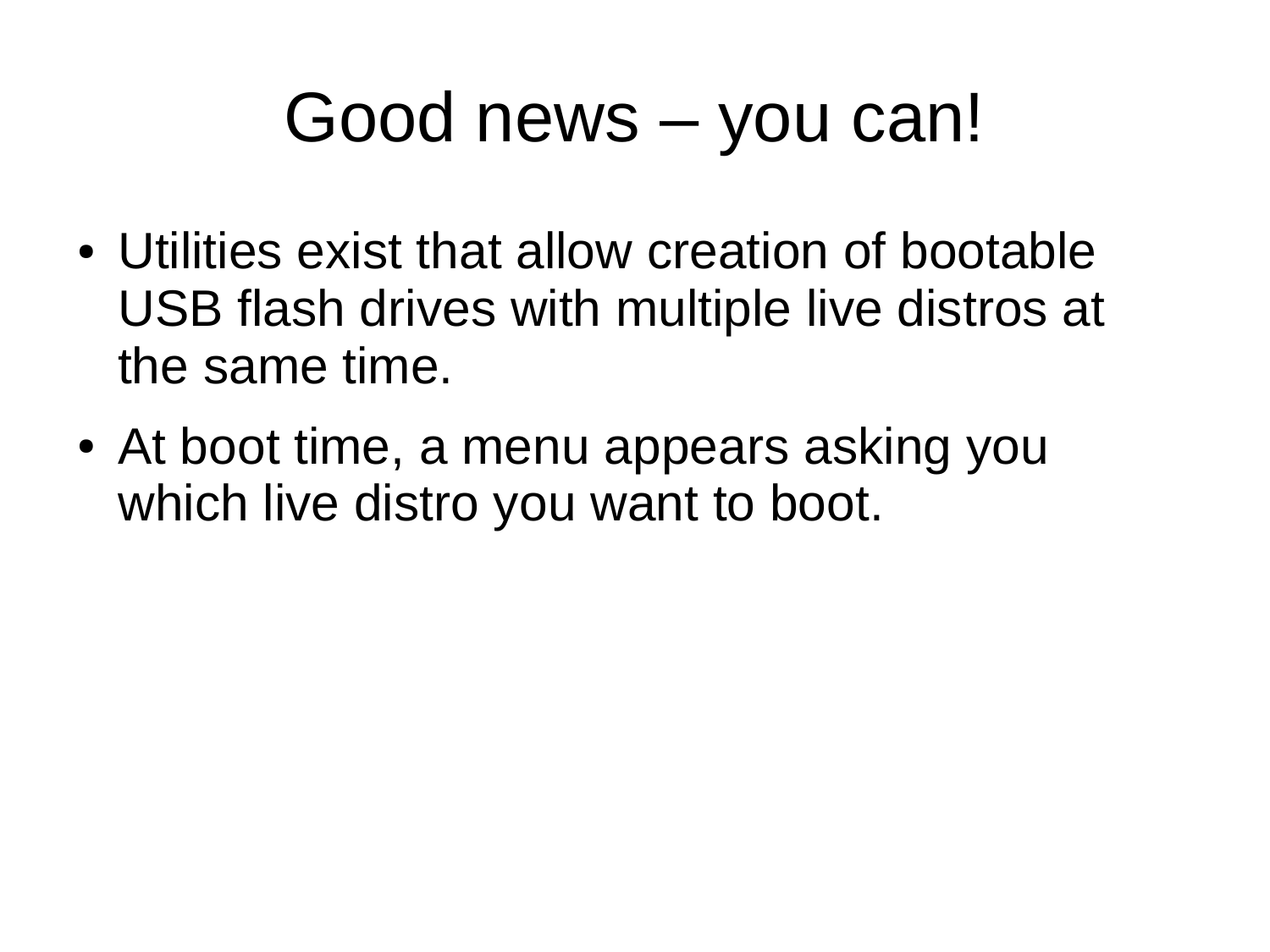## Bad news – in general, you only can, if you use Windows...

- Almost all of the utilities to create multibootable USB flash drives work only on Windows (even though they create bootable Linux media).
- See [http://www.pendrivelinux.com](http://www.pendrivelinux.com/) for additional info. The one I use on Windows is called "YUMI", and it works quite well.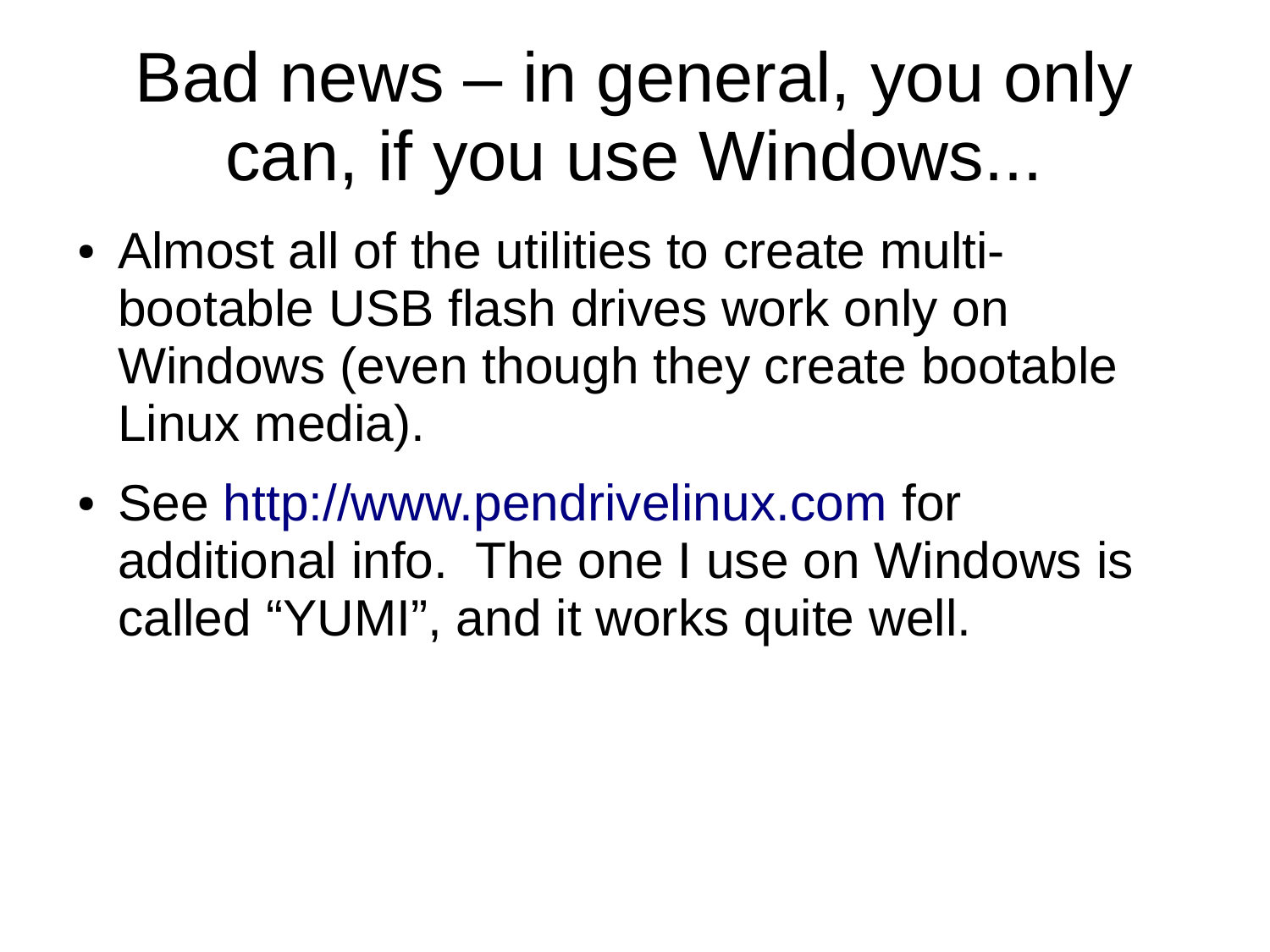# Creating multi-bootable USB flash drives, on Linux...

- I'm only aware of one utility that allows this. It is called "MultiSystem".
- In it's default packaging, it works only on Debian-based systems (including Ubuntu)
- <http://www.pendrivelinux.com/multiboot-create-a-multiboot-usb-from-linux/>
- It does a similar thing to what YUMI does, except it does it on Linux.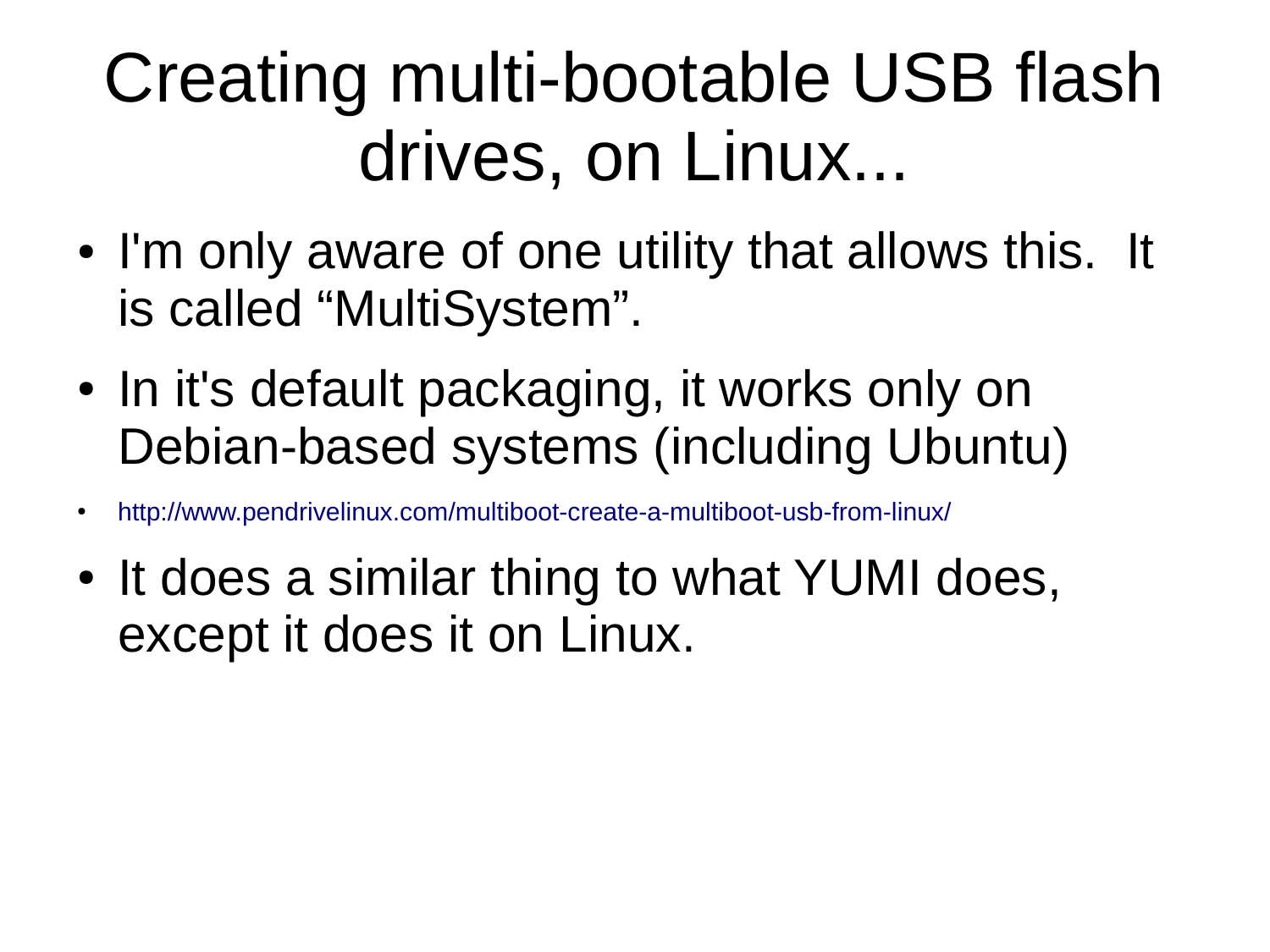## MultiSystem – the inconvenient points...

- Web site is entirely in French.
- Documentation is entirely in French.
- If you don't read French, you may have a tough time... (Though they do include links to Google Translate, to help you.)
- For all it's annoyance, it is effectively the only game in town right now for creating multibootable USB media from a Linux host.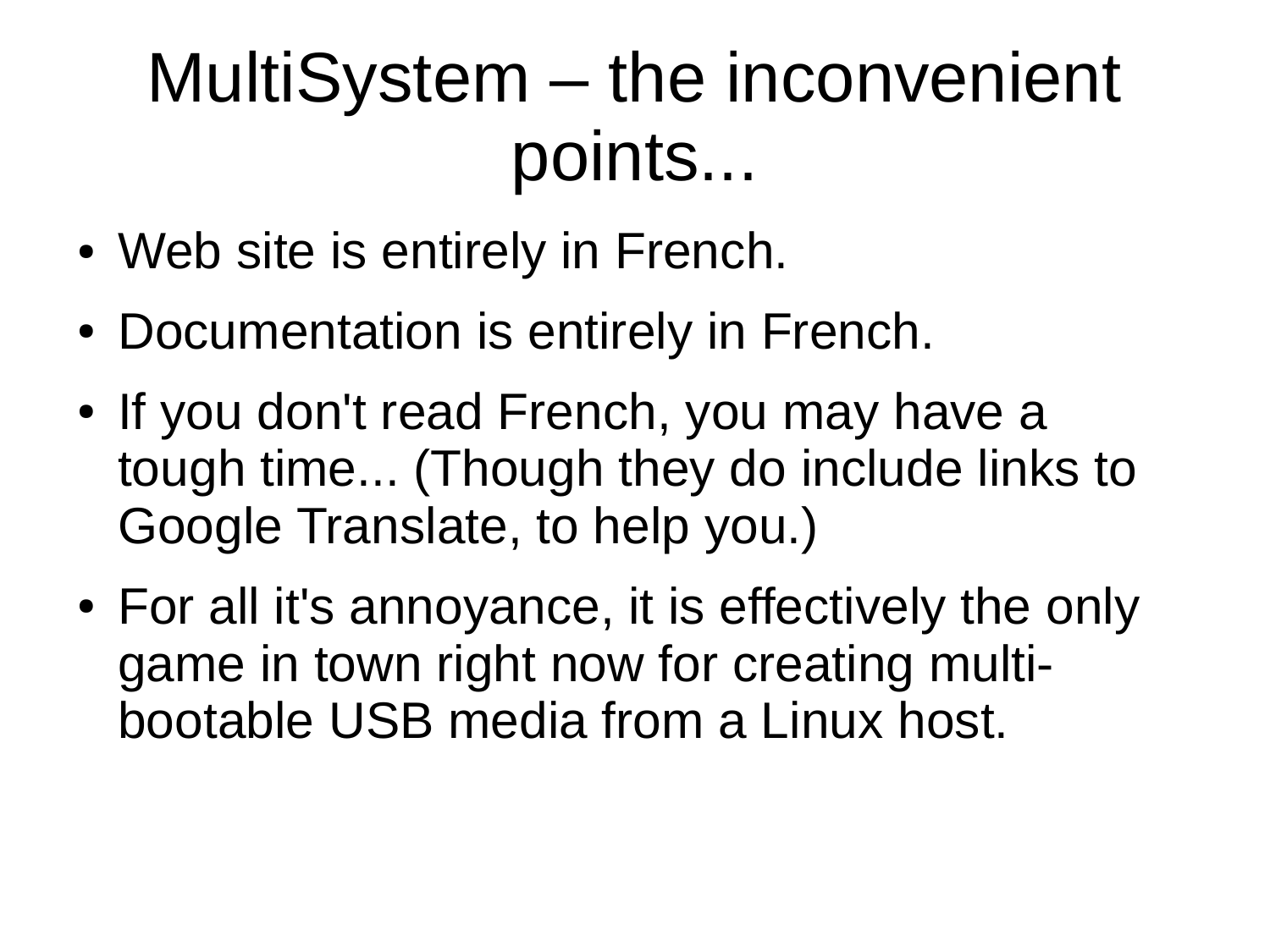# If you are really brave … multibootable USB using Grub

- Grub can be made to boot the contents of an ISO file directly.
- <http://www.pendrivelinux.com/boot-multiple-iso-from-usb-via-grub2-using-linux/>
- There are instructions, but no GUI to help you.
- It's only tested for the distros listed on the web page above, though includes instructions for trying others.
- Not for the feint of heart you're pretty much on your own...